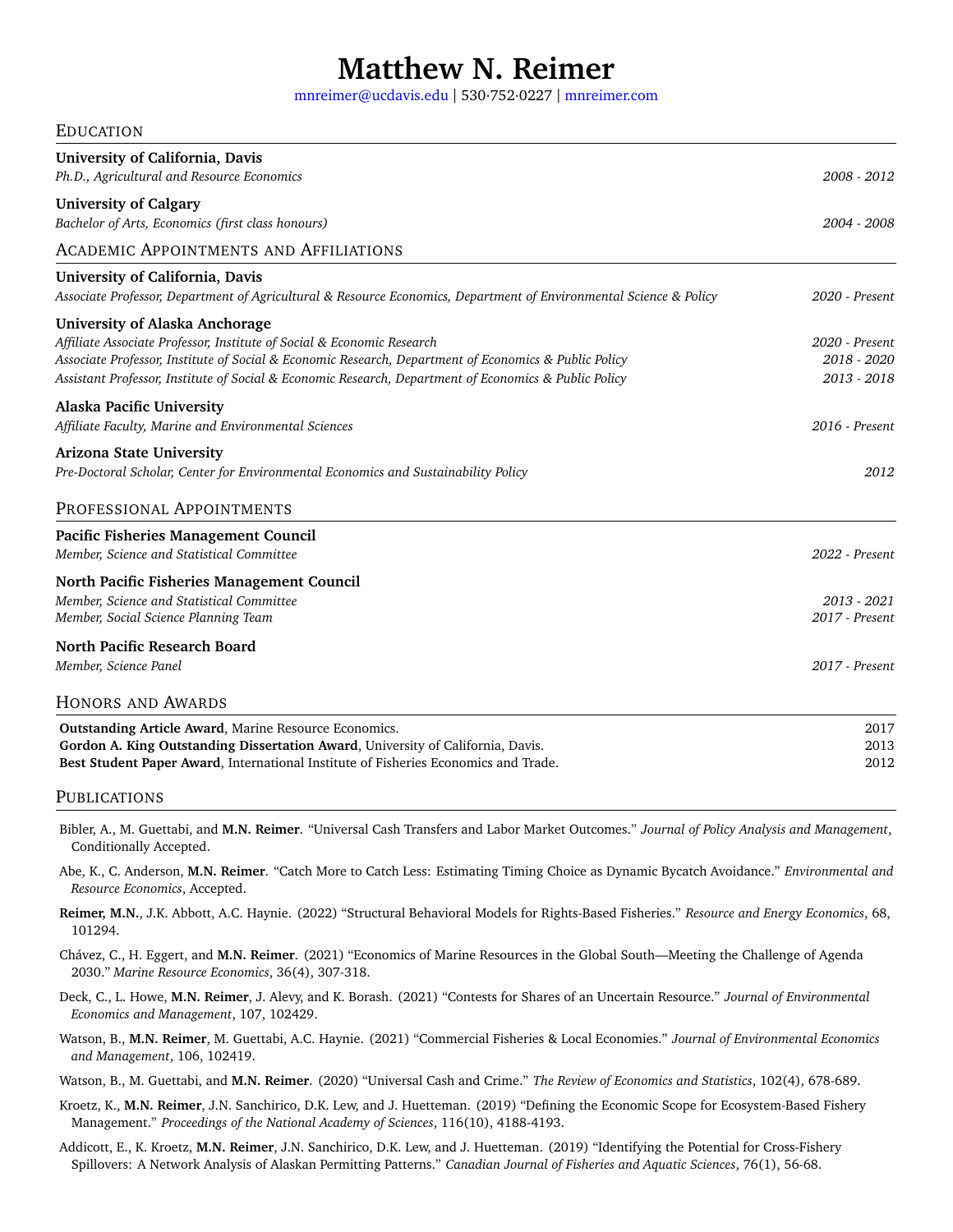- **Reimer, M.N.**, and A. Haynie (2018) "Mechanisms Matter for Evaluating the Economic Impacts of Marine Reserves." *Journal of Environmental Economics and Management*, 88, 427-446.
- Bair, L.S., C.B. Yackulic, M.R. Springborn, **M.N. Reimer**, C.B. Bond, and L.G. Coggins. (2018) "Identifying Cost-Effective Invasive Species Control to Enhance Endangered Species Populations in the Grand Canyon, USA." *Biological Conservation*, 220, 12-18.
- MacColl, S., P. Onyango, **M.N. Reimer**, and Y. Stopnitzky. (2018) "Unintended Consequences of Enforcement in a Cooperative Institution: Experimental Evidence from Tanzanian Fishers." *Ocean and Coastal Management*, 162, 158-169.
- **Reimer, M.N.**, J.K. Abbott, and J.E. Wilen. (2017) "Fisheries Production: Spatial Choice, Management Institutions, and the Quest for Policy Invariance." *Marine Resource Economics*, 32(2), 143-168.
- **Reimer, M.N.**, J.K. Abbott, and A.C. Haynie. (2017) "Empirical Models of Fisheries Production: Conflating Technology with Incentives?" *Marine Resource Economics*, 32(2), 169-190.
- Schoen, E., M. Wipfli, J. Trammel, D. Rinella, A. Floyd, J. Grunblatt, M. McCarthy, B. Meyer, J. Morton, J. Powell, A. Prakash, **M.N. Reimer**, S. Stuefer, H. Toniolo, B. Wells, and F. Witmer. (2017) "Future of Pacific Salmon in the Face of Change: Lessons from One of the Few Remaining Productive Salmon Regions." *Fisheries*, 42(10), 538-553.
- **Reimer, M.N.**, M. Guettabi, and A. Tanaka (2017) "Short-Run Impacts of a Severance Tax Change: Evidence from Alaska." *Energy Policy*, 107, 448-458.
- Abbott, J.K., A. Haynie, and **M.N. Reimer** (2015) "Hidden Flexibilities: Institutions, Incentives, and the Margins of Selectivity in Fishing." *Land Economics*, 91(1), 169-195.
- **Reimer, M.N.**, J.K. Abbott, and J.E. Wilen. (2014) "Unraveling the Multiple Margins of Rent Generation from Individual Transferable Quotas." *Land Economics*, 90(3), 538-559.
- Sethi, S.A., **M.N. Reimer**, and G. Knapp. (2014) "Alaskan Fishing Community Revenues and the Stabilizing Role of Fishing Portfolios." *Marine Policy*. 48, 134-141.
- **Reimer, M.N.**, and J.E. Wilen. (2013) "Regulated Open Access and Regulated Restricted Access Fisheries." In J. Shogren (Ed.) *Encyclopedia of Energy, Resource, and Environmental Economics*, 215-223, Elsevier Science.

#### RESEARCH FUNDING

- "Exploring Policy and Practice Options for Climate-Smart Fisheries Adaptations across State and Federal Waters: California Case Study." *Walton Family Foundation*. PIs: **M.N. Reimer** and J. Sanchirico. \$315,736. 2022–2024.
- "Extending Behavioral Models of Commercial Fishing Fleets in the Northeast Multispecies Groundfish Fisheries." *ECS Federal, Inc., National Oceanic and Atmospheric Administration*. PI: A. Birkenbach. Co-PIs: **M.N. Reimer**, M. Lee. \$65,000. 2020–2022.
- "Understanding the Role of Flexible Fishing Permits as a Support Tool for Climate Change Impacts." *Lenfest Ocean Program*. PIs: **M.N. Reimer** and J. Sanchirico. \$324,051. 2020–2023.
- "ISER Fisheries Research Fund." PI: **M.N. Reimer**, \$700,000. 2017–2020.
- "The Welfare Implications of an Unconditional and Universal Cash Transfer: Evidence from Alaska." *The Economic Security Project*. PI: M. Guettabi. Co-PIs: **M.N. Reimer**, A. Bibler, \$75,000. 2018–2019.
- "Socioeconomic Impacts of Fisheries Management Changes: Connecting Fishery Policies to Fishing Portfolios." *North Pacific Research Board*. PI: **M.N. Reimer**, Co-PIs: K. Kroetz, J. Sanchirico, D.K. Lew, \$308,528. 2017–2020.
- "Changing the Paradigm of Halibut Management in Alaska." *NOAA Saltonstall-Kennedy Grant Program*. PI: C. Carothers. Co-PI: **M.N. Reimer**. \$296,984. 2016–2018.
- "Reducing the Prohibited Species Catch of Pacific Halibut: A Prospective Analysis of Fleet Behavior in the North Pacific Groundfish Fisheries." *North Pacific Research Board*. PI: **M.N. Reimer**, Co-PIs: J.K. Abbott, A.C. Haynie, \$236,685. 2016–2020.
- "Simulating Spatial and Temporal Uncertainty in FishSET." *Pacific States Marine Fisheries Commission*. PI: **M.N. Reimer**, \$51,290. 2016–2017.
- "Applied Decision Methods for the Glen Canyon Adaptive Management Program." *Southwest Biological Science Center of the U.S. Geological Survey*. PI: **M.N. Reimer**. \$61,500. 2015–2019.
- "Network Analysis of the Dynamic Evolution of Alaska Fishing Portfolios." *ECS Federal, Inc., National Oceanic and Atmospheric Administration*. PI: K. Kroetz. Co-PIs: **M.N. Reimer**, J. Sanchirico, D.K. Lew. \$44,500. 2016–2017.
- "EPSCoR IV: Southcentral Test Case Economic Component." *University of Alaska Fairbanks EPSCoR*. PI: **M.N. Reimer**. Co-PI: L. Howe. \$272,388. 2015–2017.
- "Assessing the Economic Impacts of 2011 Stellar Sea Lion (SSL) Protective Measures in the Aleutian Islands." *Pacific States Marine Fisheries Commission*. PI: **M.N. Reimer**. \$56,700. 2014–2016.
- "Rural Livelihoods and Institutional Reform in Small-Scale Fisheries in Tanzania." *BASIS Assets and Market Access Collaborative Research Support Program*. PI: Y. Stopnitzky. Co-PIs: **M.N. Reimer**, P. Onyango. \$110,000. 2014-2015.
- "Modeling Biological and Economic Implications of Layered Management Measures for Bering Sea Groundfish Fisheries." *Pollock Conservation Cooperative Research Center*. PI: G. Knapp. Co-PIs: **M.N. Reimer**, C. Anderson, R. Hilborn. \$400,000, 2013–2015.
- "Alaskan Cod Market Analysis." *Bristol Bay Economic Development Corporation*. PI: **M.N. Reimer**. Co-PI: G. Knapp. \$12,000. 2013.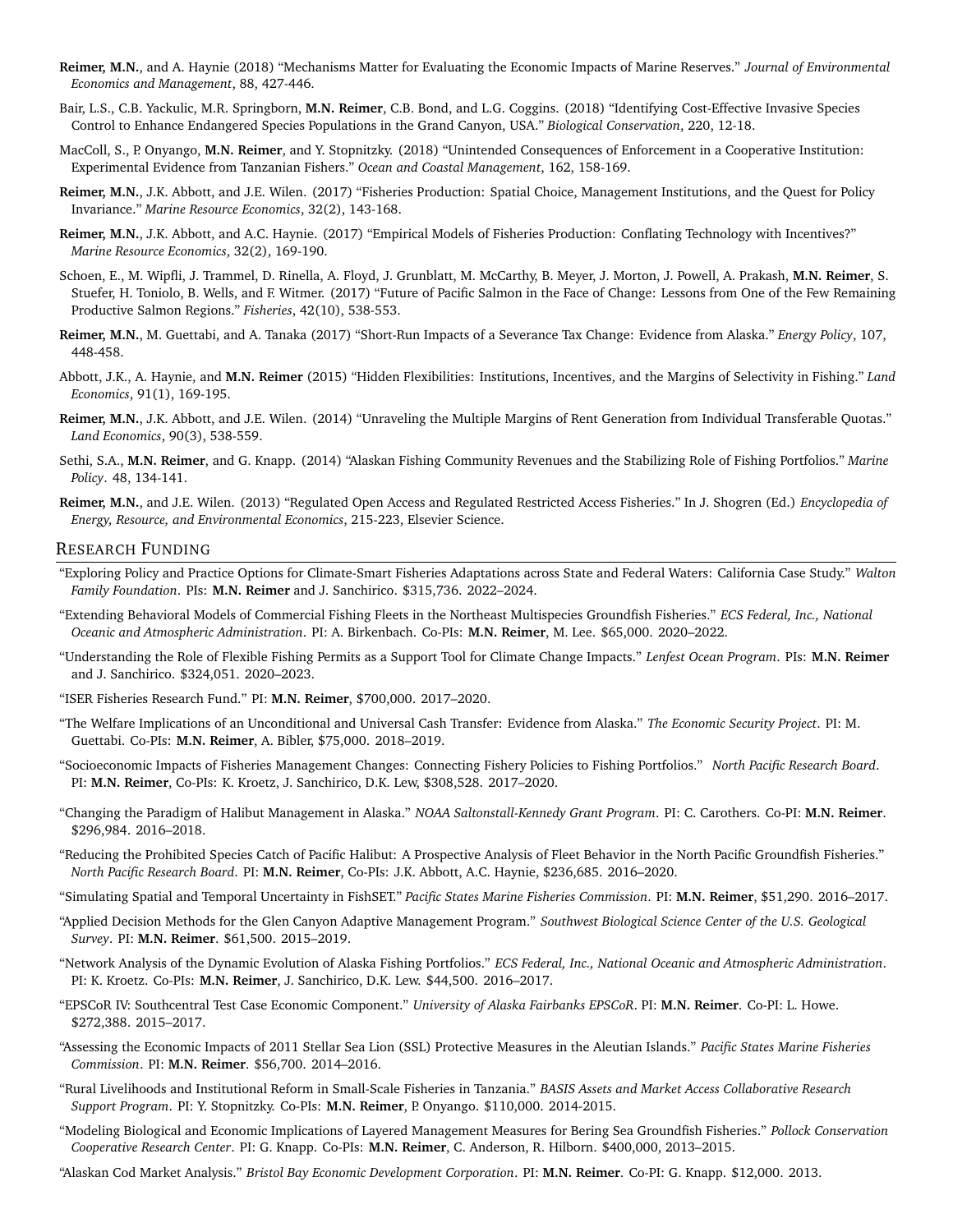## CONFERENCE PRESENTATIONS

- "Defining the Economic Scope for Ecosystem-Based Fisheries Management." *Alaska Marine Science Symposium*, Anchorage, AK, January 29, 2020.
- "Structural Behavioral Models for Rights-Based Fisheries." *Association of Environmental and Resource Economists Summer Conference*, Incline Village, NV, June 1-2, 2019.
- "Structural Behavioral Models for Rights-Based Fisheries." *Forum of the North American Association of Fisheries Economists*, Halifax, NS, May 23, 2019.
- "A Structural Econometric Model of Location Choice in a Multispecies Catch Share Fishery." *International Institute of Fisheries Economics and Trade's 19th Biennial Conference*, Seattle, WA, July 18, 2018.
- "Understanding the Mechanisms Underlying the Economic Impacts of Spatial Marine Closures." *Western Agricultural Economics Association Annual Meeting*, Anchorage, AK, June 24-26, 2018.
- "Understanding the Mechanisms Underlying the Economic Impacts of Spatial Marine Closures." Association of Environmental and Resource Economists Summer Conference, Pittsburgh, PA, June 1-2, 2017.
- "The Economic Impacts of Spatial Closures: Evidence from Stellar Sea Lion Protective Measures in the North Pacific." *International Institute of Fisheries Economics and Trade's 18th Biennial Conference*, Aberdeen, Scotland, July 11-15, 2016.
- "Unintended Consequences of a Ban on Illegal Fishing Gear: Evidence from a Field Experiment in Tanzania." *Forum of the North American Association of Fisheries Economists*, Ketchikan, AK, May 23, 2015.
- "Bycatch Avoidance Under Amendment 80 in the BSAI Non-Pollock Groundfish Trawl Fishery." *Lowell Wakefield Fisheries Symposium*, Anchorage, AK, May 13-16, 2014.
- "The Importance of Location and Timing of Fishing Effort for Bycatch Avoidance in the BSAI Non-Pollock Groundfish Trawl Fishery." *Lowell Wakefield Fisheries Symposium*, Anchorage, AK, May 13-16, 2014.
- "ACES High or Low? The Impact of a Severance Tax Change on Alaskan Oil Activity." *Western Regional Science Association*, San Diego, CA, February 18, 2014.
- "Institutional Dependence of the Fishery Production Function." *Association of Environmental and Resource Economists Summer Conference*, Banff, AB, June 6-8, 2013.
- "Management Institutions, Incentives and the Multiple Margins of Selectivity in Fishing: Evidence from a "Non-Selective" Trawl Fishery." *Association of Environmental and Resource Economists Summer Conference*, Banff, AB, June 6-8, 2013.
- "Institutional Dependence of the Fishery Production Function." *Forum of the North American Association of Fisheries Economists*, St. Petersburg, FL, May 23, 2013.
- "Technology or Incentives? Bycatch Avoidance in the BSAI Groundfish Fishery." *Forum of the North American Association of Fisheries Economists*, St. Petersburg, FL, May 23, 2013.
- "Targeting Ability Under Rights-based Management: The Amendment 80 Bering Sea/Aleutian Islands Groundfish Fishery." *Alaska Marine Science Symposium*, Anchorage, AK, January 21-25, 2013.
- "Is the Fisheries Production Function Institution Dependent? Implications for Targeting Ability in Multispecies Fisheries." *International Institute of Fisheries Economics and Trade's 16th Biennial Conference*, Dar es Salaam, Tanzania, July 16-20, 2012.
- "Unraveling the Multiple Margins of Rent Generation from Individual Transferable Quotas." *International Institute of Fisheries Economics and Trade's 16th Biennial Conference*, Dar es Salaam, Tanzania, July 16-20, 2012.
- "Hidden Flexibility: Institutions, Incentives and the Margins of Selectivity in Fisheries." *Association of Environmental and Resource Economists Summer Conference*, Asheville, NC, June 3-5, 2012.
- "Unraveling the Multiple Margins of Rent Generation from Individual Transferable Quotas." *Association of Environmental and Resource Economists Summer Conference*, Asheville, NC, June 3-5, 2012.
- "ITQ Effects on Intraseasonal Fishing Behavior: An Investigation of the BSAI Crab Fisheries." *American Fisheries Society 141st Annual Meeting*, Seattle, WA, September 4-8, 2011.
- "The Effects of ITQ Implementation on Intraseasonal Fishing Behavior: An Empirical Investigation of the BSAI Red King Crab Fishery." *Forum of the North American Association of Fisheries Economists*, Honolulu, HI, May 11-13, 2011.

## INVITED SEMINARS

- "Commercial Fisheries & Local Economies." *Southwest Fisheries Science Center Seminar Series*, National Marine Fisheries Service, NOAA, Santa Cruz, CA, November 4, 2020.
- "Commercial Fisheries, Coastal Communities, and Local Economies: What Connects the Dots?." *John and Mary Louise Riley Seminar Series*, Bodega Marine Laboratory, University of California, Davis, August 12, 2020.
- "Local Economic Multipliers from Commercial Fishing." School of Business, University of Stavanger, Stavanger, NO, September 25, 2019.
- "Local Economic Multipliers from Commercial Fishing: Evidence from Alaska." *The Ocean's Role in Sustainable Food Production Symposium*, University of California Davis, Davis, CA, September 16, 2019.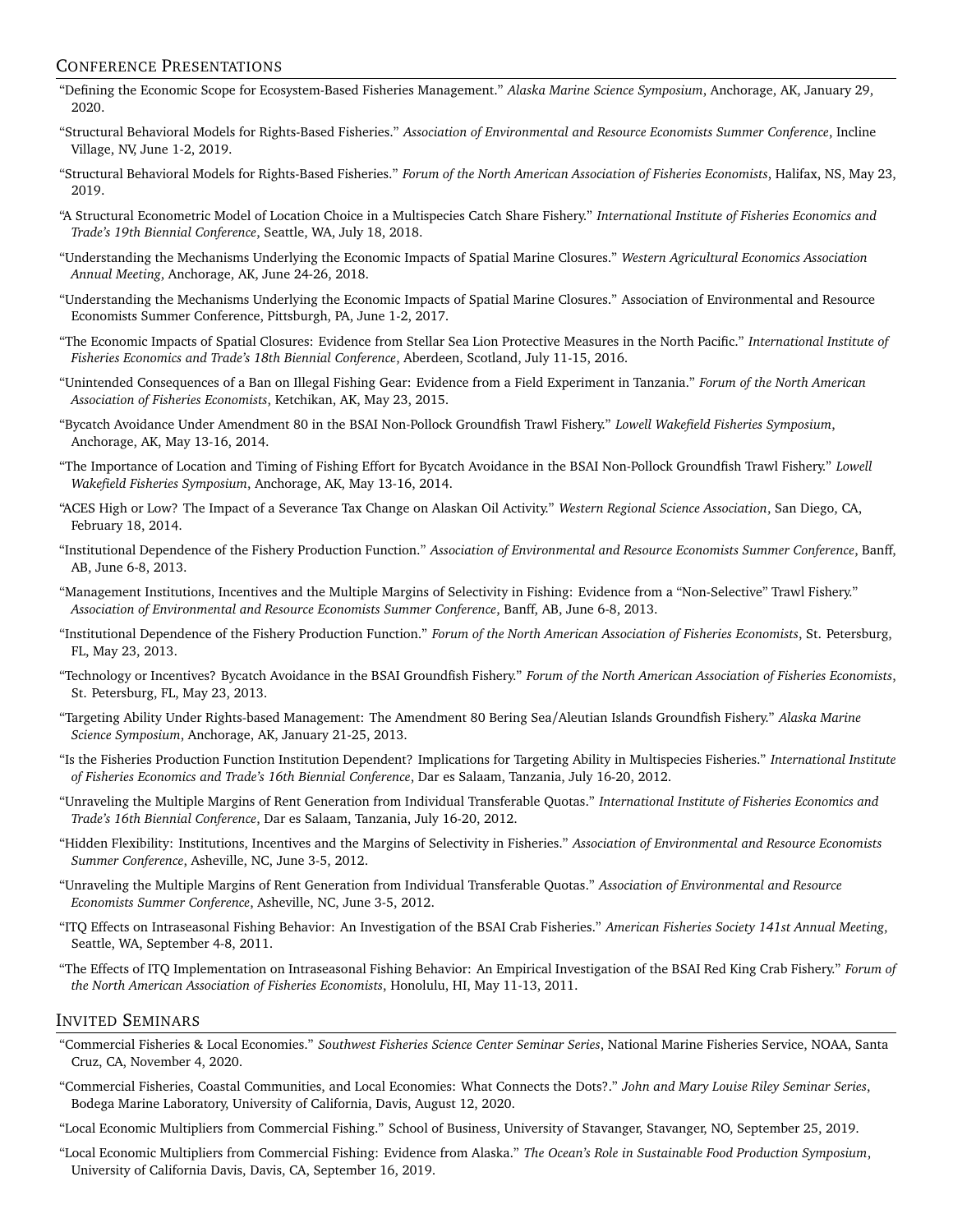"Structural Behavioral Models for Rights-Based Fisheries." *ENRECON Seminar Series*, Arizona State University, March 22, 2019.

- "Mechanisms Matter for Evaluating the Economic Impacts of Marine Reserves." Department of Agricultural and Resource Economics, University of California, Davis, February 21, 2019.
- "The Quest for Policy Invariant Relationships: Going Beyond Statistics for Fishery Policy Evaluation." *Monster Seminar JAM*, Northwest Fisheries Science Center, NOAA, Seattle, WA, February 8, 2018.
- "Structural vs. Program Evaluation Approaches for Evaluating Fishery Policies." *FishEcon Workshop*, Norwegian School of Economics, Bergen, NO, October 29, 2017.
- "Mechanisms Matter for Evaluating the Economic Impacts of Spatial Marine Closures." *Environmental and Resource Economics Seminar Series*, Department of Applied Economics, University of Minnesota, May 1, 2017.
- "How to Include Fisheries Economics in the Management of Fisheries." *Marine Resource Economics Research Group*, Norwegian College of Fishery Science, University of Tromsø, December 5, 2016.
- "Rural Livelihoods and Institutional Reform: Small-scale Fisheries in Tanzania." *Understanding Artisanal Fisheries Workshop*, Global Economic Dynamics and the Biosphere Program, Stockholm, Sweden, September 16, 2016.
- "Multiple Margins of Fishing Behavior: Implications for Predicting the Effects of a Policy Change." School of Fisheries and Ocean Sciences, University of Alaska Fairbanks, May 2, 2014.
- "Multiple Margins of Fishing Behavior: Implications for Predicting the Effects of a Policy Change." College of Business and Public Policy Seminar Series, University of Alaska Anchorage, March 28, 2014.
- "Multiple Margins of Fishing Behavior: Implications for Predicting the Effects of a Policy Change." *School of Aquatic and Fishery Science Seminar Series*, University of Washington, March 6, 2014.
- "What's the Fishery Production Function? Implications for Fishery Policy Evaluation." *Environmental & Resource Economics Workshop*, Department of Agricultural and Resource Economics, University of California Davis, November 2, 2012.
- "Multiple Margins of Rent Generation in the Alaskan Red King Crab Fishery." *ENRECON Seminar*, Arizona State University, Department of Economics, November 18, 2011.
- "Multiple Margins of Rent Generation in the Alaskan Red King Crab Fishery." University of Calgary, Department of Economics, November 9, 2011.
- "Multiple Margins of Rent Generation in the Alaskan Red King Crab Fishery." *Lessons Learned in Rights-based Fisheries Management Workshop*, Property and the Environment Research Center, Bozeman, MT, July 26-29, 2011.

## CONFERENCE POSTERS

- "Identifying the Potential for Cross-Fishery Spillovers: A Network Analysis of Alaskan Permitting Patterns." *Alaska Marine Science Symposium*, Anchorage, AK, January 22, 2018.
- "The Economic Impacts of Spatial Closures: Evidence from Stellar Sea Lion Protective Measures in the North Pacific." *Alaska Marine Science Symposium*, Anchorage, AK, January 24, 2017.
- "Modeling the Complex Regulatory Interactions Across Multiple Groundfish Fisheries of the Bering Sea." *American Fisheries Society*, Portland, OR, August, 2015.
- "Biological and Economic Implications of Layered Management Measures for Bering Sea Groundfish Fisheries." *1st Annual UAA Faculty Research & Creative Activity Symposium*, Anchorage, AK, September 5-8, 2014.
- "Modeling Biological and Economic Implications of Layered Management Measures for the Bering Sea Groundfish Fisheries." *Alaska Marine Science Symposium*, Anchorage, AK, January 21, 2014.
- "Technology or Incentives? Bycatch Avoidance and the Multiple Margins of Selectivity in Fishing." *All-Faculty Conference, College of Business and Public Policy*, University of Alaska Anchorage, May 9, 2013.

#### TEACHING

## **University of California, Davis**

*Applied Microeconometrics, ARE 202C Spring 2021-2022 Econometric Theory and Applications, ARE 106 Winter 2021, Fall 2021 Natural Resource Economics, ARE 175/ESP 175 Spring 2020-2022 Econometric Methods, Econ 240B,Teaching Assistant Spring 2010-2011*

## **University of Alaska Anchorage**

*Economics of Fisheries, ECON A390 Spring 2018 Methods for Public Policy Evaluation, ECON A390 Spring 2015-2017 Natural Resource Economics, ECON A435 Fall 2014-2015 Principles of Microeconomics, ECON A202 Spring 2014 Industrial Organization, ECON A459 Fall 2013*